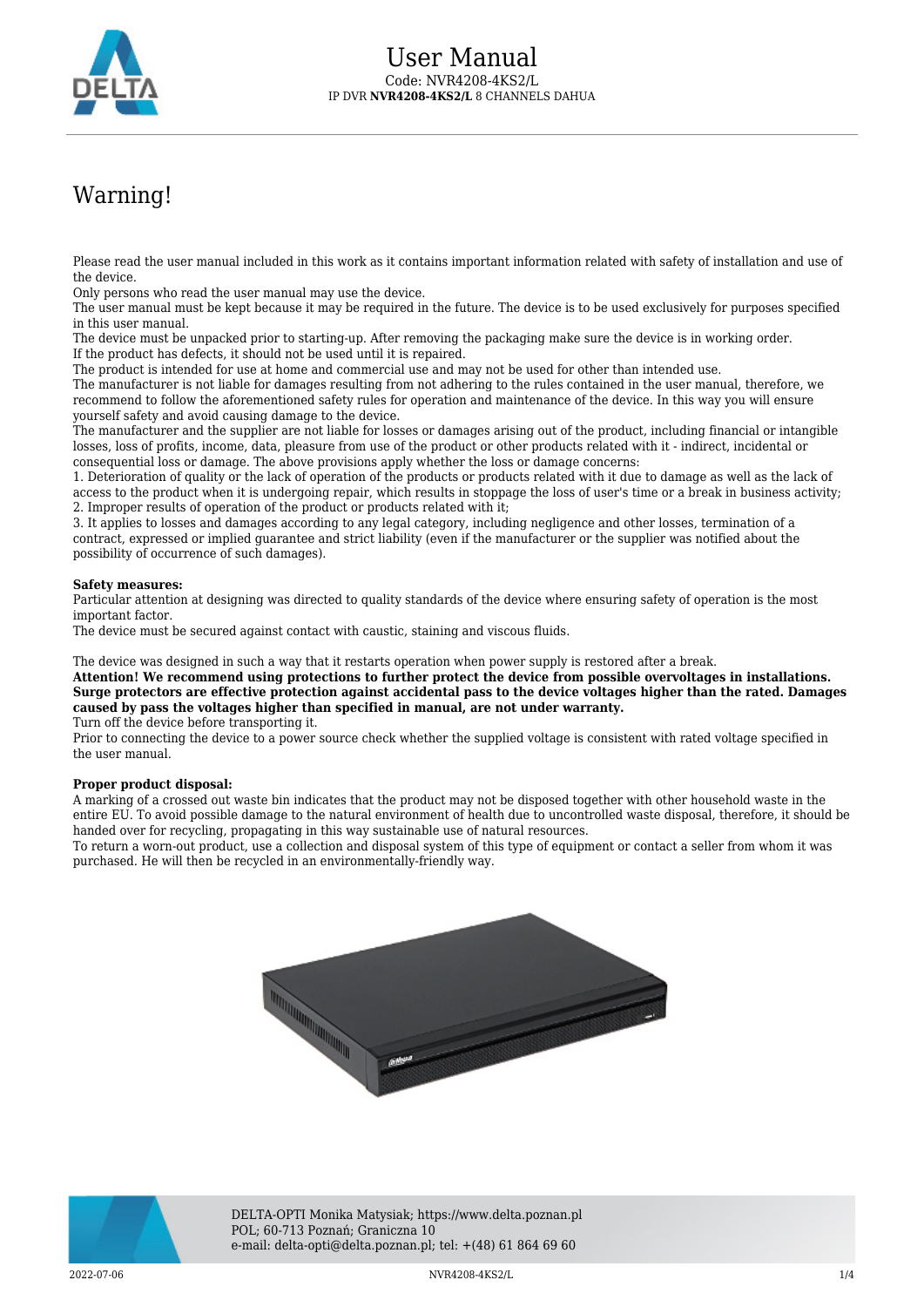

## User Manual Code: NVR4208-4KS2/L IP DVR **NVR4208-4KS2/L** 8 CHANNELS DAHUA

| Standard:                           | TCP/IP                                                                                                                                                                                                                                   |  |
|-------------------------------------|------------------------------------------------------------------------------------------------------------------------------------------------------------------------------------------------------------------------------------------|--|
| Supported resolutions:              | max. 8.3 Mpx, 4K UHD - 3840 x 2160 px                                                                                                                                                                                                    |  |
| Video outputs:                      | 1 pcs HDMI 4K<br>1 pcs VGA                                                                                                                                                                                                               |  |
| Audio support:                      | 8 Channels - Audio from cameras                                                                                                                                                                                                          |  |
| Audio inputs:                       | 1 pcs CINCH                                                                                                                                                                                                                              |  |
| Audio outputs:                      | 1 pcs CINCH                                                                                                                                                                                                                              |  |
| Image compression method:           | Smart H.265 / H.265 / Smart H.264 / H.264 / MJPEG                                                                                                                                                                                        |  |
| Supported hard drives:              | 2 x 10 TB SATA                                                                                                                                                                                                                           |  |
| Recording modes:                    | Manual, Sensor, Motion detection, Schedule                                                                                                                                                                                               |  |
| Network protocols:                  | HTTP, HTTPS, TCP/IP, IPv4/IPv6, UPnP, SNMP, RTSP, UDP, SMTP, NTP, DHCP,<br>DNS, IP Filter, DDNS, FTP, Alarm Server, IP Search, P2P, ONVIF                                                                                                |  |
| External storage devices backup:    | Backup to USB drive (pendrive, external drive)                                                                                                                                                                                           |  |
| Searching and playback the records: | Records searching: by time and events type. Records playback: forward, backward,<br>fast, slow<br>"Frame by Frame" playback function<br>All channels synchronous playback, Smart Search function<br>1/4/8/9 channel synchronous playback |  |
| Bitrate:                            | 160 Mbps (total)                                                                                                                                                                                                                         |  |
| Network functions:                  | Full support via network, Remote records copying, Web Server built-in<br>max. 128 on-line users                                                                                                                                          |  |
| Mobile phones support:              | Port no.: 37777 or access by a cloud (P2P)<br>• Android: Free application DMSS<br>• iOS (iPhone): Free application <b>DMSS</b><br>See how to configure the P2P function in Dahua recorders and how to enable the<br>mobile application   |  |
| Default admin user / password:      | $admin / -$<br>The administrator password should be set at the first start                                                                                                                                                               |  |
| Default IP address:                 | 192.168.1.108                                                                                                                                                                                                                            |  |
| Web browser access ports:           | 80, 37777                                                                                                                                                                                                                                |  |
| PC client access ports:             | 37777                                                                                                                                                                                                                                    |  |
| Mobile client access ports:         | 37777                                                                                                                                                                                                                                    |  |
| RTSP URL:                           | rtsp://admin.hasbo@192.168.1.108:554/cam/realmonitor?channel=1&subtype=0 -<br>Main stream<br>rtsp://admin:haslo@192.168.1.108:554/cam/realmonitor?channel=1&subtype=1 - Sub<br>stream                                                    |  |
| Alarm inputs / outputs:             | 4/2                                                                                                                                                                                                                                      |  |
| PTZ control:                        | IP Speed Dome Cameras                                                                                                                                                                                                                    |  |
| Motion Detection:                   | ✓                                                                                                                                                                                                                                        |  |
| USB:                                | 2 pcs USB 2.0                                                                                                                                                                                                                            |  |
| Intelligent Image Analysis:         | ✓                                                                                                                                                                                                                                        |  |



2022-07-06 NVR4208-4KS2/L 2/4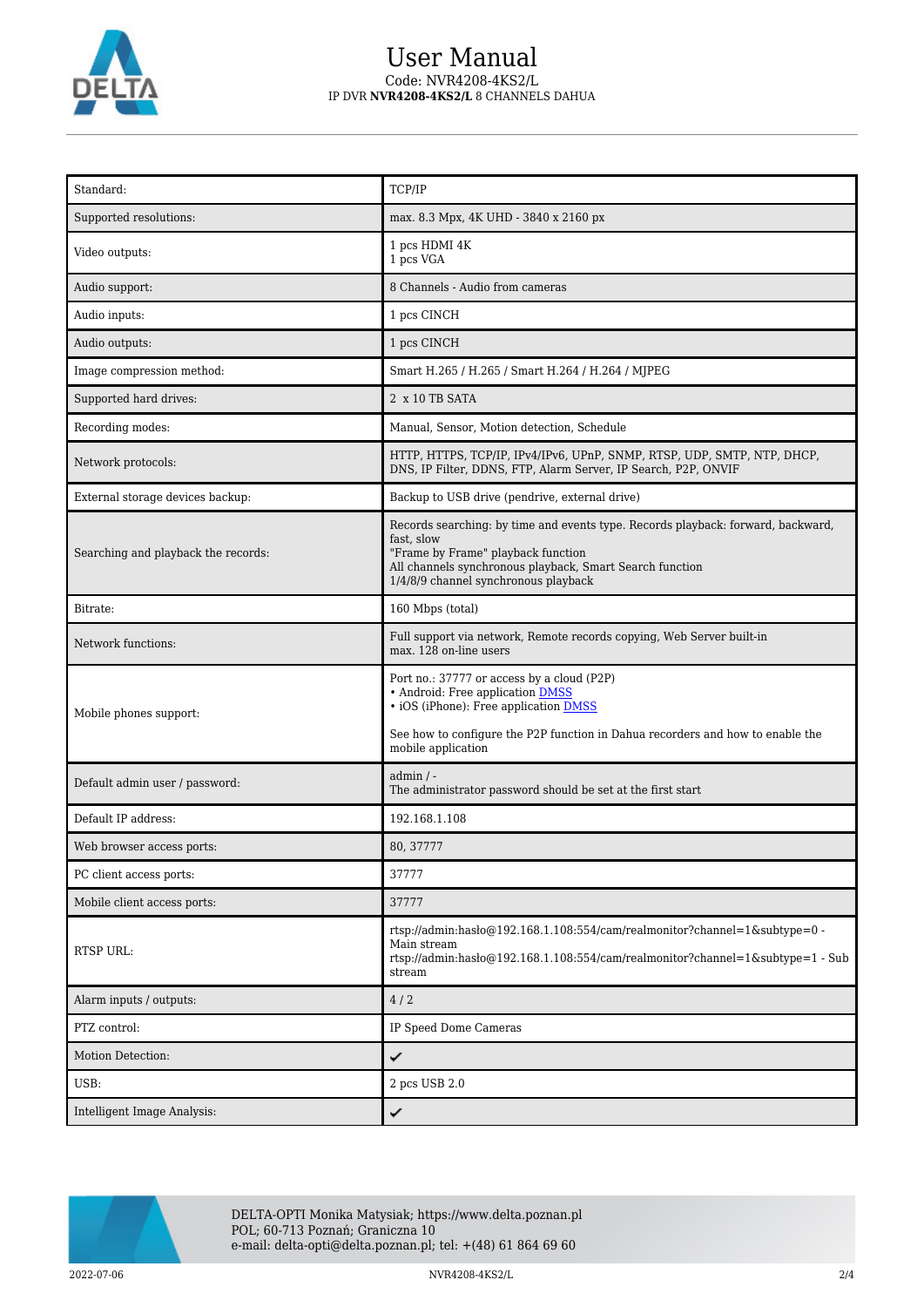

### User Manual Code: NVR4208-4KS2/L IP DVR **NVR4208-4KS2/L** 8 CHANNELS DAHUA

| Mouse support:                   | ✓                 |
|----------------------------------|-------------------|
| IR remote controller in the set: |                   |
| Power supply:                    | 12 V DC / 4 A     |
| Weight:                          | $1.51$ kg         |
| Dimensions:                      | 375 x 282 x 53 mm |
| Supported languages:             | English, Polish   |
| Manufacturer / Brand:            | <b>DAHUA</b>      |
| Guarantee:                       | 3 years           |

Front panel:



Rear panel:



In the kit: